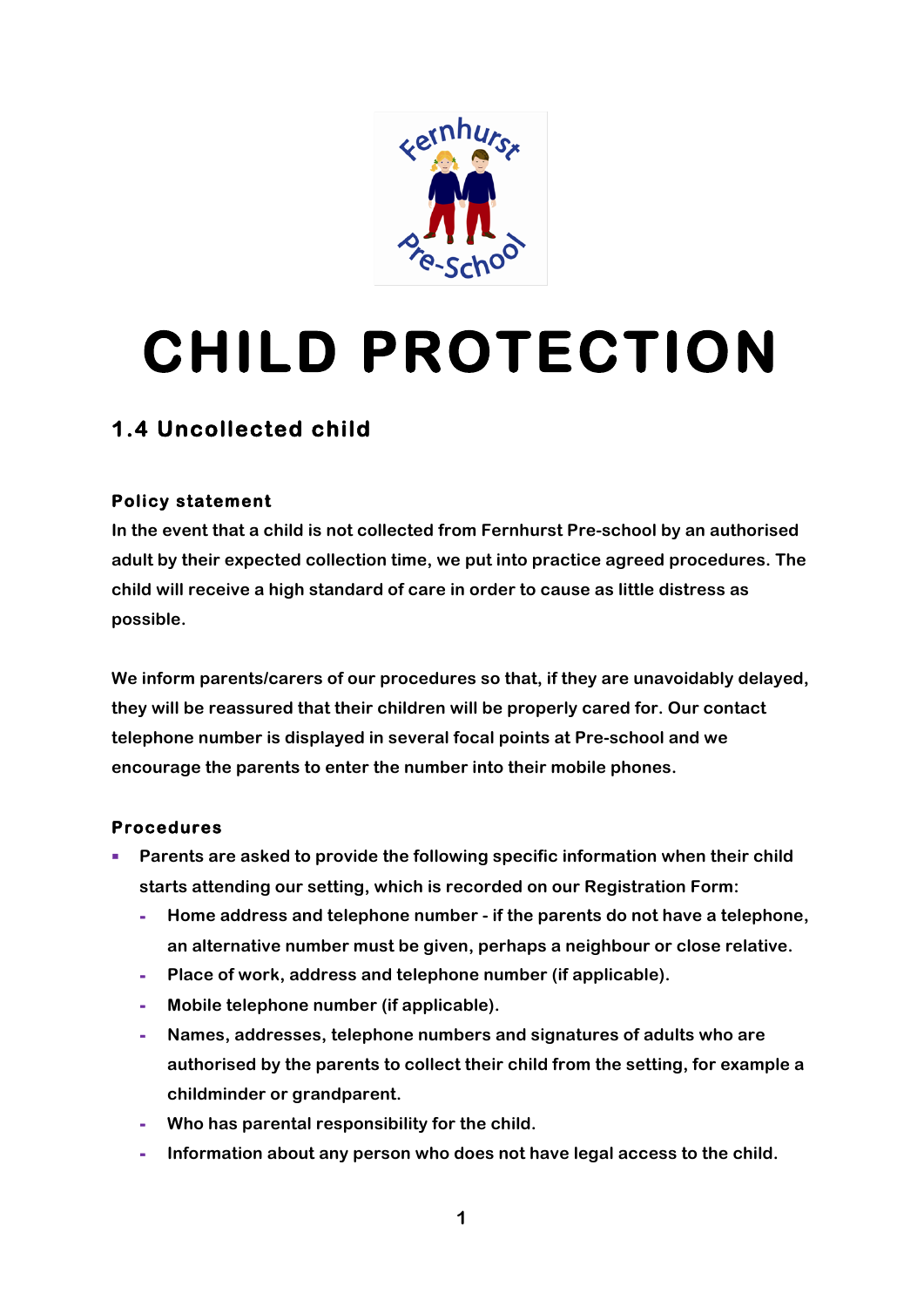- On occasions when parents are aware that they will not be at home or in their **usual place of work, they inform us in writing of how they can be contacted.**
- § **On occasions when parents, or the persons normally authorised to collect the child, are not able to collect the child, they provide us with written details of the name, address and telephone number of the person who will be collecting their child. We agree with parents how to verify the identity of the person who is to collect their child.**
- Parents are informed that if they are not able to collect the child as planned, they **must inform us so that we can begin to take back-up measures. Our contact telephone number is 01428 652579.**
- § **If a child is not collected at their expected collection time, we follow the procedures below:**
	- **- The child's file is checked for any information about changes to the normal collection routines.**
	- **- If no information is available, parents/carers are contacted at home or at work.**
	- **- If this is unsuccessful, the adults who are authorised by the parents to collect their child - and whose telephone numbers are recorded on the Registration Form - are contacted.**
	- **- All reasonable attempts are made to contact the parents or nominated carers.**
	- **- The child does not leave the premises with anyone other than those named on the Registration Form or in their file.**
	- **- If no-one collects the child within 30 minutes of their expected collection time and there is no named contact who can be contacted to collect the child, we apply the procedures for uncollected children.**
	- **- If we have any cause to believe the child has been abandoned we contact the local authority children's social care team: If the children's social care team is unavailable or as our local authority advise we will contact the local police**

#### **WEST SUSSEX COUNTY COUNCIL CARE TEAM 01403 229900 (name and phone number)**

- **- After an additional 15 minutes if the child has not been collected, we will contact the above statutory agencies again.**
- **- The child stays at the setting in the care of two of our fully-vetted workers, one of whom will be our manager or deputy manager until the child is safely**